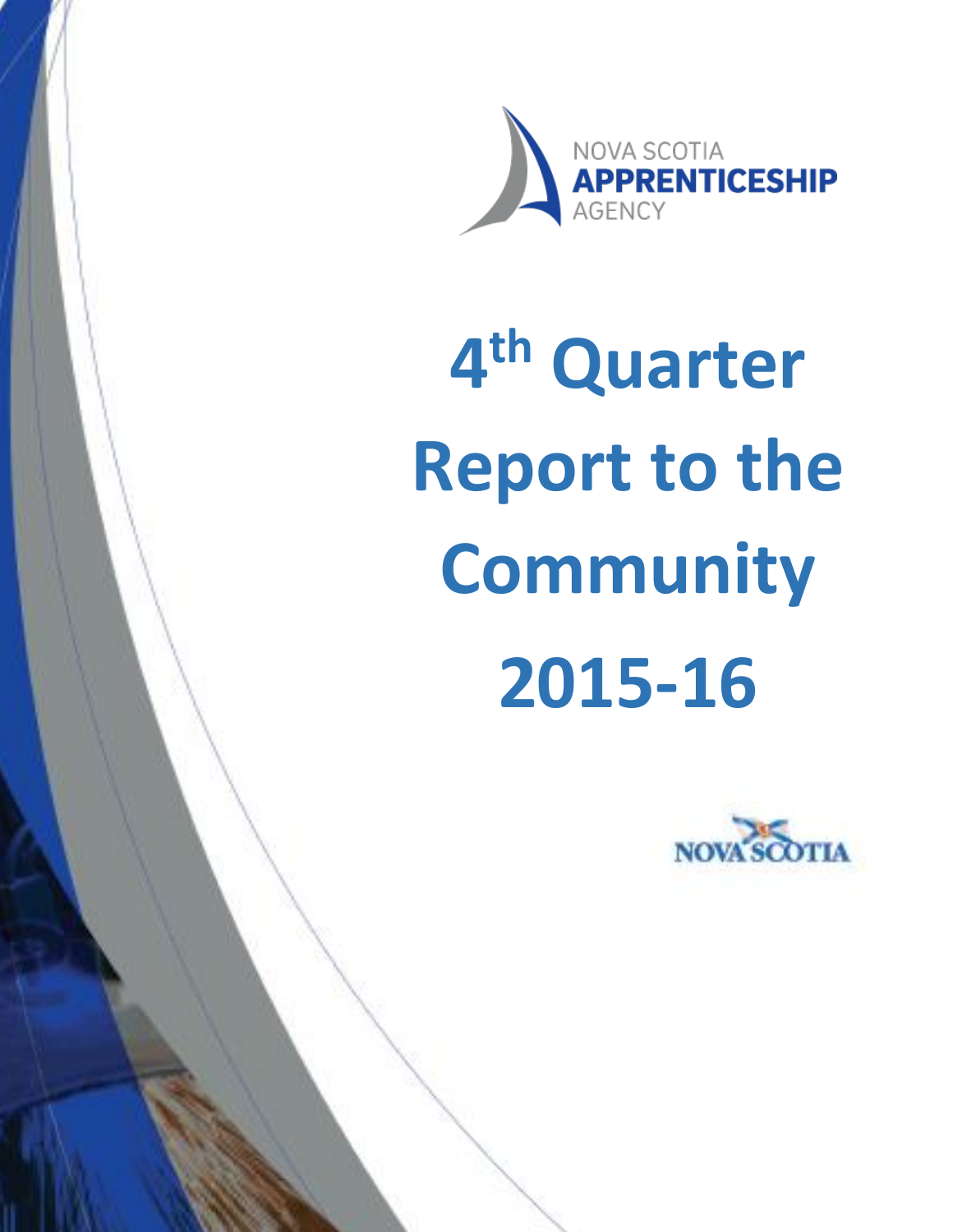

# Trade Activity Report

| <b>Trade</b>                                  | <b>Activity</b>                                                       | <b>Status</b>                                                                                                                                                                                                                                                                                                                                                                                                                                                              |
|-----------------------------------------------|-----------------------------------------------------------------------|----------------------------------------------------------------------------------------------------------------------------------------------------------------------------------------------------------------------------------------------------------------------------------------------------------------------------------------------------------------------------------------------------------------------------------------------------------------------------|
|                                               |                                                                       |                                                                                                                                                                                                                                                                                                                                                                                                                                                                            |
| Agricultural Equipment<br>Technician (AET)    | Apprenticeship pathway (technical<br>training)                        | The Nova Scotia Apprenticeship Agency (NSAA) has continued to<br>work with industry regarding flexible options for technical training, to<br>increase the availability of qualified technicians in the AET trade.<br>NSAA is making preparations to use the Heavy Duty Equipment<br>Technician (HDET) technical training as the technical training for the<br>AET trade, with the addition of components specific to the AET trade.                                        |
| Automobile Insurance<br>Appraiser (AIA)       | Review of application to designate<br>the trade                       | The Board Recruitment Committee approved TAC member<br>recommendation. Final approval by the Board will occur in April.                                                                                                                                                                                                                                                                                                                                                    |
| <b>Automotive Service</b><br>Technician (AST) | Trade regulation review                                               | The members of the AST TAC and the Truck and Transport Mechanic<br>TAC met on Mar 7, 2016 to determine common tasks in their trades<br>before recommending changes to the trade regulations.                                                                                                                                                                                                                                                                               |
| Bricklayer                                    | Atlantic trade harmonization                                          | Common Atlantic logbooks for the Bricklayer trade are now available.<br>A communication regarding the new logbooks was sent out to staff.<br>As well, an information sheet describing these changes was posted<br>under 'What's New' on the NSAA website. The Atlantic<br>Apprenticeship Curriculum Standard (AACS) is complete, and the new<br>Level 1 technical training (based on the AACS) is scheduled to run<br>from May to June 2016 at NSCC's Dartmouth Gate site. |
|                                               | Trade regulation review                                               | TAC recruitment is underway.                                                                                                                                                                                                                                                                                                                                                                                                                                               |
| Carpenter                                     | Atlantic trade harmonization                                          | An ATAC teleconference call was held March 10, 2016 to review<br>feedback that was received from the four Atlantic Provinces<br>regarding the new proposed curriculum standard. Consensus was<br>reached on several issues related to practical objectives and duration<br>of technical training.                                                                                                                                                                          |
|                                               | Review of application to specify the<br>trade as compulsory certified | Work continues with the Carpenter TAC to determine what<br>compulsory certification in this trade would look like for those<br>involved in various aspects of the trade.                                                                                                                                                                                                                                                                                                   |
| <b>Construction Electrician</b>               | Trade regulation review                                               | The Construction Electrician TAC met on Feb 4, 2016 to discuss the<br>scope of the trade and where overlap with other trades may occur.<br>They will get together with the Industrial Electrician TAC in the next<br>quarter to determine crossover work.                                                                                                                                                                                                                  |
| Cook                                          | Atlantic trade harmonization                                          | Common Atlantic logbooks for the Cook trade are now available. A<br>communication regarding the new logbooks was sent out to staff.<br>Apprentices who completed the Level-1 training from October 13 -<br>December 18, 2015 were mailed a copy of the new logbook, along<br>with an information sheet. As well, the information sheet was posted<br>under 'What's New' on the NSAA website.                                                                               |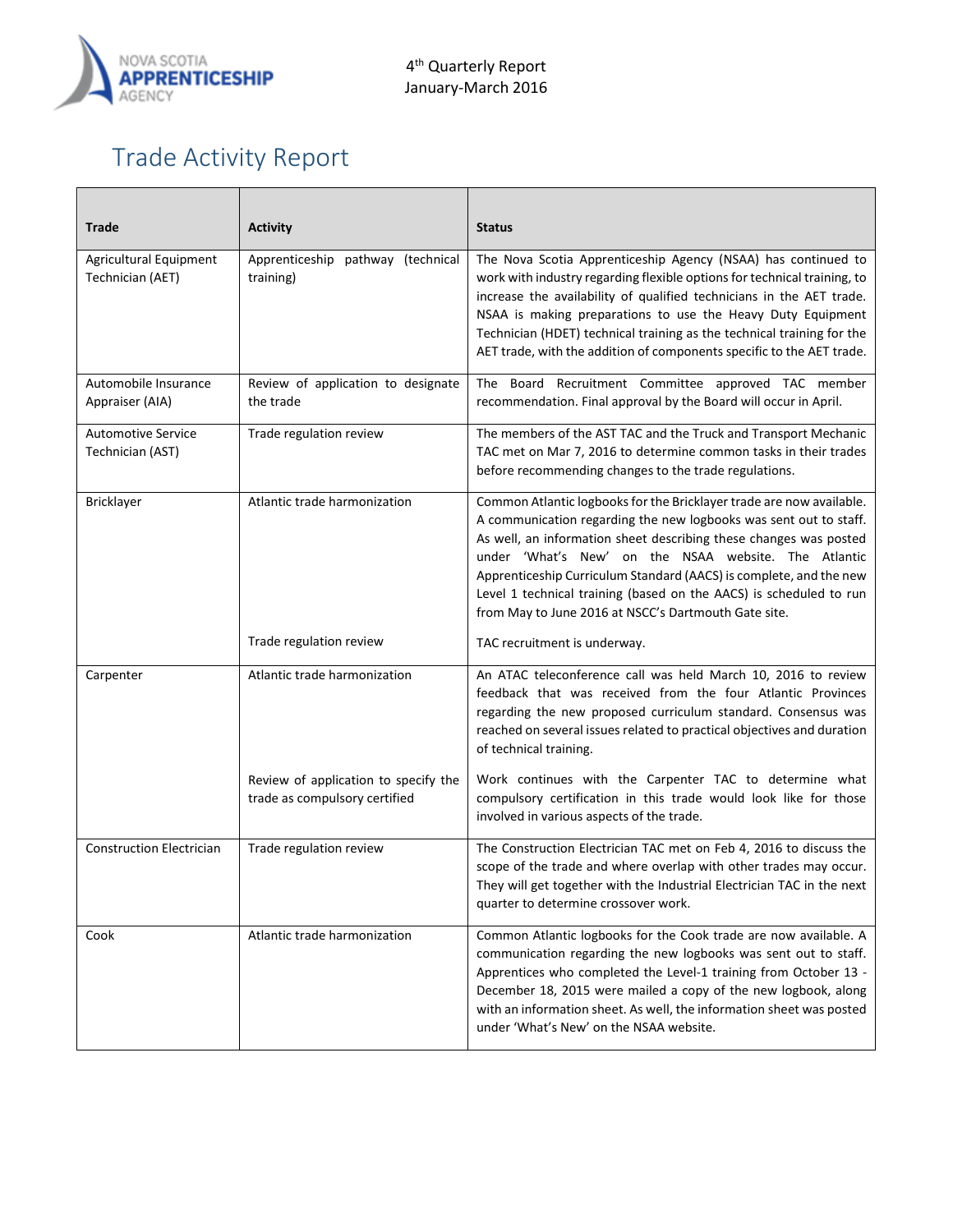

#### 4<sup>th</sup> Quarterly Report January-March 2016

| Trade                                        | <b>Activity</b>                    | <b>Status</b>                                                                                                                                                                                                                                                                                                                                                                                                                                                                            |
|----------------------------------------------|------------------------------------|------------------------------------------------------------------------------------------------------------------------------------------------------------------------------------------------------------------------------------------------------------------------------------------------------------------------------------------------------------------------------------------------------------------------------------------------------------------------------------------|
| <b>Elevator Constructor</b>                  | Review of application to designate | The Board Recruitment Committee approved TAC member                                                                                                                                                                                                                                                                                                                                                                                                                                      |
| Mechanic                                     | the trade                          | recommendation. Final approval by the Board will occur in April.                                                                                                                                                                                                                                                                                                                                                                                                                         |
| <b>Heavy Duty Equipment</b><br>Technician    | Trade regulation review            | TAC recruitment is currently underway.                                                                                                                                                                                                                                                                                                                                                                                                                                                   |
| <b>Industrial Electrician</b>                | Trade regulation review            | The Industrial Electrician TAC met on Feb 17, 2016 to discuss the<br>scope of the trade and where overlap with other trades may occur.<br>They will get together with the Construction Electrician TAC in the<br>next quarter to determine crossover work.                                                                                                                                                                                                                               |
| Instrumentation<br>Control Technician        | Atlantic trade harmonization       | The Board Recruitment Committee approved ATAC member and<br>names. Final approval by the Board will occur in April.                                                                                                                                                                                                                                                                                                                                                                      |
| <b>Marine Service</b><br>Technician          | Trade regulation review            | The trade regulation was approved by the Board on Feb 10, 2016,<br>making it effective and in force.                                                                                                                                                                                                                                                                                                                                                                                     |
| <b>Metal Fabricator</b><br>(Fitter)          | Atlantic trade harmonization       | The AACS for the Metal Fabricator (Fitter) trade is complete. The<br>Nova Scotia apprenticeship curriculum standard, which is based on<br>the AACS, is available on the website homepage from the 'Training<br>Standards' link. The new Level 1 technical training (based on the<br>AACS) is scheduled to run from February to April 2016 at the NSCC<br>Akerley Campus. The third ATAC workshop is tentatively scheduled<br>for April/May 2016 to develop the Level 2 and 3 exam banks. |
| Motor Vehicle Body<br>Repairer (MVBR)        | Human Resource Outlook             | The MVBR TAC is working on a Human Resource outlook that will<br>assist industry in planning for the trade (e.g. forecast and capacity<br>plan).                                                                                                                                                                                                                                                                                                                                         |
| Plumber                                      | Trade regulation review            | TAC recruitment is underway.                                                                                                                                                                                                                                                                                                                                                                                                                                                             |
| Steamfitter/Pipefitter                       | Trade regulation review            | TAC recruitment is underway.                                                                                                                                                                                                                                                                                                                                                                                                                                                             |
| <b>Truck and Transport</b><br>Mechanic (TTM) | Trade regulation review            | The members of the AST TAC and the TTM TAC met on Mar 7, 2016<br>to determine common tasks in their trades before recommending<br>changes to the trade regulations.                                                                                                                                                                                                                                                                                                                      |
| Welder                                       | Atlantic trade harmonization       | The AACS for the Welder trades is complete. The Nova Scotia<br>apprenticeship curriculum standard, which is based on the AACS,<br>is available on the website homepage from the 'Training<br>Standards' link. The new Level 1 technical training (based on the<br>AACS) is scheduled to run from February to April 2016 at Akerley<br>Campus. The third ATAC workshop is tentatively scheduled for<br>April/May 2016 to develop the Level 2 and 3 exam banks.                            |
|                                              | <b>Practical Exam</b>              | The second and third Welder Practical Exam was successfully<br>implemented in February and March. Positive feedback has been<br>received by industry and pass rates are steady at 83 percent.                                                                                                                                                                                                                                                                                            |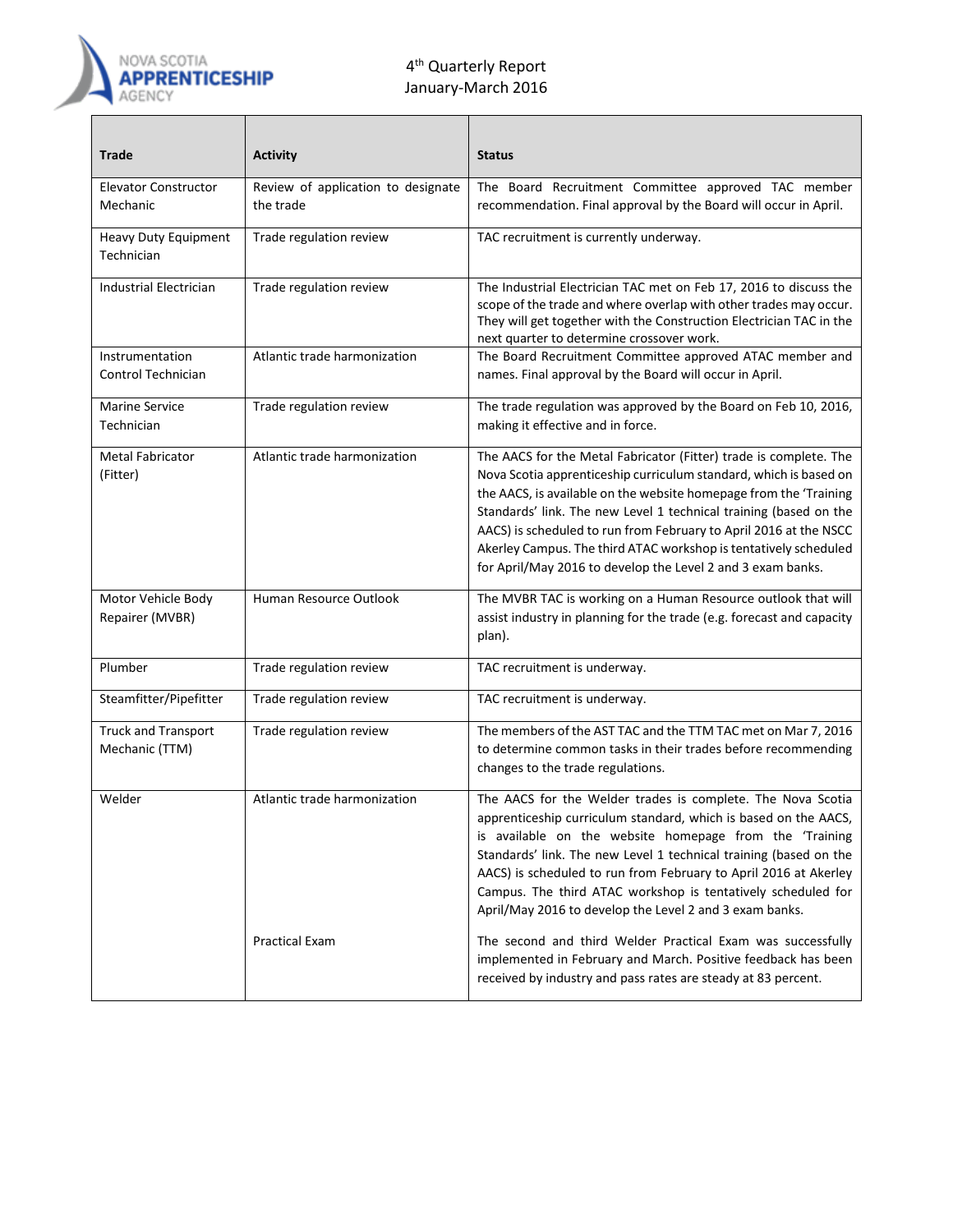**VOVA SCOTIA** TICESHIP AGENC

# Harmonization

### Harmonization Update

The Nova Scotia Apprenticeship Agency (NSAA) has been working with industry, training partners, and provincial/territorial apprenticeship colleagues to harmonize key features of apprenticeship, improve mobility of apprentices across jurisdictions, and increase efficiencies across various apprenticeship systems. In December 2015, the NSAA published a report to stakeholders providing an update on harmonization initiatives at the national level and in the Atlantic region and highlighting five regulatory changes that the province must make in order to move forward with these initiatives. The report invited feedback so that industry members could indicate how apprenticeship mobility, training harmonization, and the proposed amendments might affect them. The NSAA received three written responses. One was seeking clarification and the other two were concerns around changes to the minimum standard for practical experience and hours per level of training. NSAA met separately with the parties to discuss and address their responses and explain the benefits, and work of the NSAA in the harmonization and mobility initiatives.

## Canadian Council of Directors of Apprenticeship (CCDA) Harmonization

Nova Scotia has continued to send out harmonization information letters to employers/industry in the applicable Red Seal trades. These letters explain the proposed harmonization changes (common trade name, number of training levels, and total trade hours across Canada) and inform employers/industry that there will be national webinars (focusing on sequence of training) in the near future. In February, there was a mail-out to employers/industry in the Plumber and Steamfitter/Pipefitter trades. As well, the information is available on the NSAA website at [http://www.nsapprenticeship.ca/agency/what](http://www.nsapprenticeship.ca/agency/what-harmonization-mean)[harmonization-mean](http://www.nsapprenticeship.ca/agency/what-harmonization-mean) .

## Atlantic Apprenticeship Harmonization Project (AAHP)

Under the AAHP, apprenticeship harmonization is well underway for the 10 selected trades. In addition to harmonizing standards (e.g. curriculum standards, logbooks, exams) in these trades, the AAHP will implement common policies and processes, and collaborate in the development of a shared information technology system. A list of the trades selected for Atlantic harmonization are available on the Agency's website at:<http://www.nsapprenticeship.ca/agency/reg-nat-initiatives/aahp>

Project staff, jurisdictional apprenticeship and board authorities, and Atlantic Trade Advisory Committees (consisting of industry and training representatives) have been active in supporting the work of the project.

Atlantic Trade Advisory Committees (ATACs) have been established for 8 of the 10 trades selected for Atlantic harmonization. In the next quarter, ATAC recruitment will be completed for the Plumber and Steamfitter/Pipefitter trades.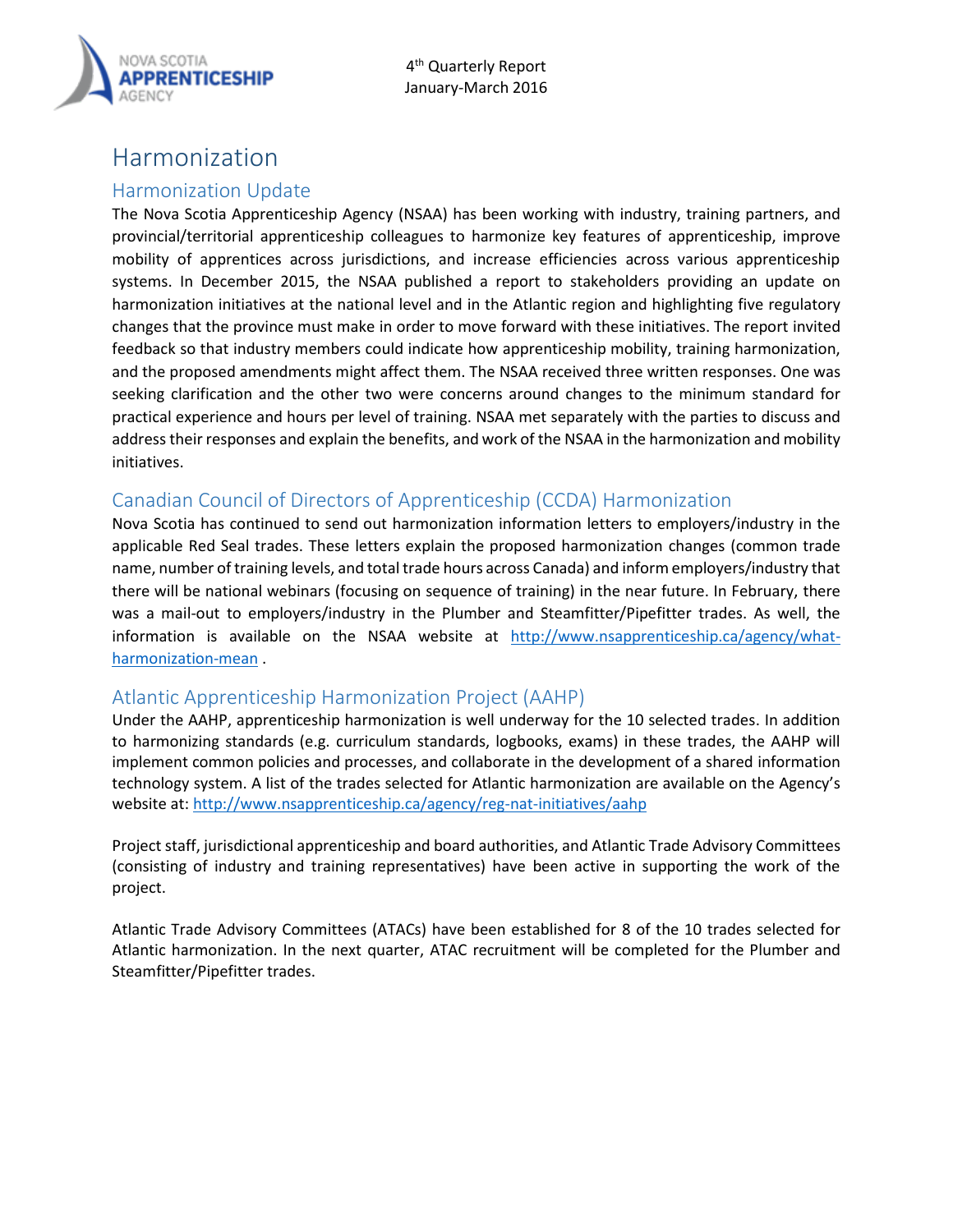

# Provincial-Territorial Apprentice Mobility

Canada's Premiers have created a Provincial-Territorial apprentice mobility agreement and protocol. The protocol obligates Ministers responsible for apprenticeship to provide clear, consistent information for apprentices and employers, and to recognize hours worked and technical training successfully completed by apprentices, regardless of the jurisdiction in which they were completed. The protocol applies to apprentices moving permanently or temporarily, and to recent graduates of college trades programs. Its overall goal is to ensure the availability of a skilled, competitive workforce across the country. All jurisdictions implemented the protocol in January 2016. Nova Scotia launched its apprentice mobility website on January 1, 2016 [\(http://www.nsapprenticeship.ca/apprentice-mobility\)](http://www.nsapprenticeship.ca/apprentice-mobility).

# Compliance and Enforcement Activities

During the fourth quarter of 2015-2016, enforcement officers conducted 234 random inspections. There were 38 written warnings and 11 verbal orders issued to assist employers in achieving compliance. In addition to planned inspections, compliance officers are also responsible for responding to written complaints. In the fourth quarter, the Agency received and investigated 6 written compliance complaints.

# **Highlights**

# Apprenticeship Technical Training

In February, the NSAA processed 142 applications for technical training. There were two cancellations due to zero enrollment – Power Engineer (B1, B2 and B3) at Marconi Campus and Steamfitter/Pipefitter Level 3 at the IT Campus. During the same period, the NSAA added new training for Powerline Technician Level 2 at the IT campus and Truck and Transport Level 3 at the Akerley Campus. In addition, the NSAA offered two one-day Blaster renewal programs in March.

The technical training schedule for 2016-2017 will be posted on April 4, 2016.

# Cook Panel

In January of 2016 the NSAA and NSCC worked with industry and government partners to conduct information sessions to increase awareness and registration in the new technical training now available for the Cook trade and expand the conversation to new stakeholders (mostly employers). The technical training is now a blended approach of in-class and on-line training and is spread over 10 weeks. With this change, clients are now only required to attend class 2 days while they are off so they can still work full time.

## On-line Blaster Renewal

The Blaster Renewal On-Line course has been updated using a new interactive software program called Storyline. The new software program is designed to facilitate full and interactive participation whereby participants' responses to questions direct their path forward to the next unit, or to a unit review before proceeding further.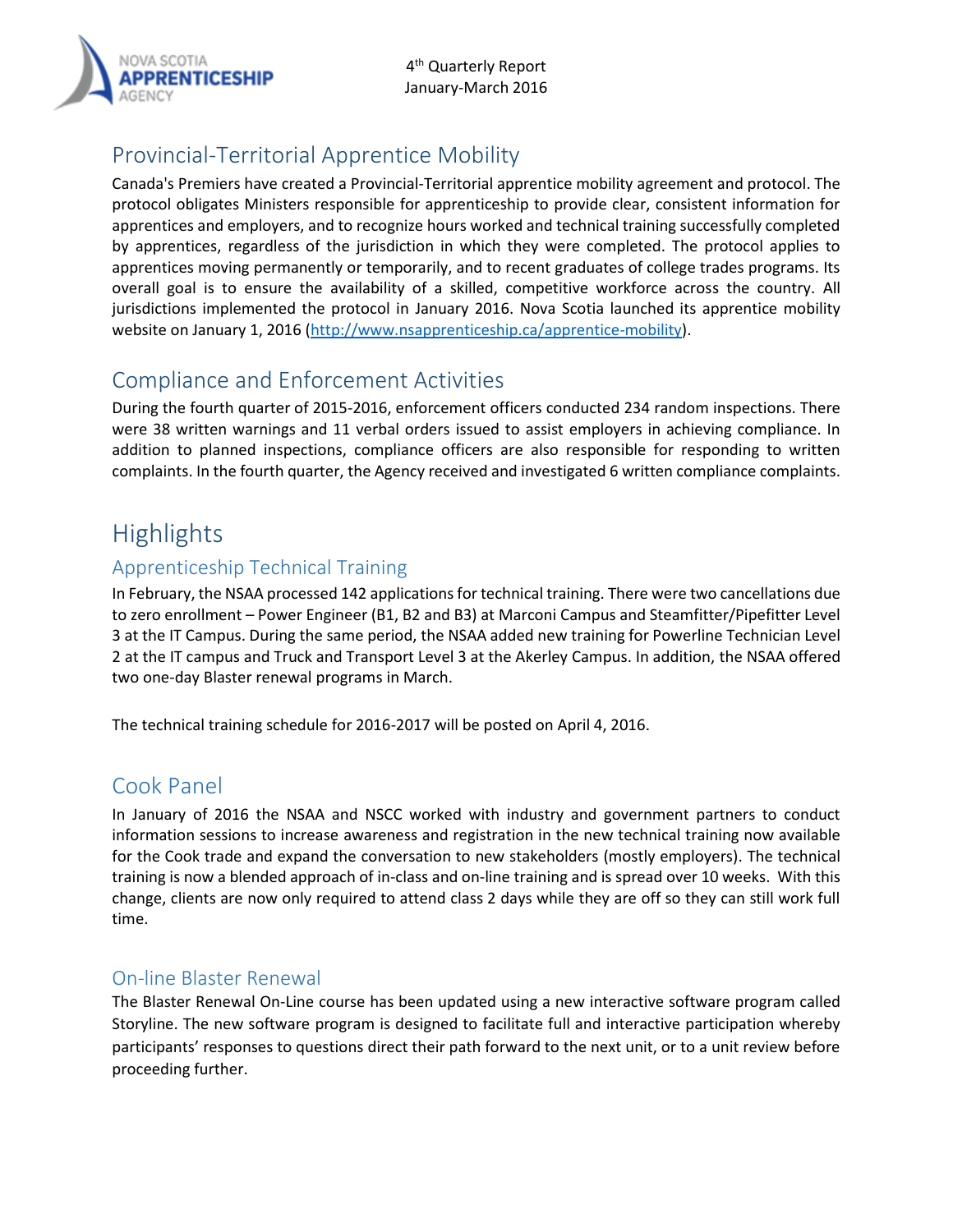**JOVA SCOTIA** TICESHIP

## Certified Glazier in Nova Scotia

On February 12, 2016, a Nova Scotian successfully completed his apprenticeship in the Glazier trade (Red Seal). Although Nova Scotia did not have an apprenticeship program for Glazier, the NSAA arranged for the individual to access technical training in Alberta. The employer, who is a Red Seal certified Glazier, agreed to register the employee as a Nova Scotia apprentice and send him to Alberta for technical training. Almost four years to the day, this individual became the first person with a Nova Scotia certificate of apprenticeship and certificate of qualification as a Glazier.

## Diversity Check-in

#### **Aboriginal Apprenticeship Advisory Committee (AAAC)**

The AAAC met on February 23, 2016 to debrief on the 2nd Annual Advancing Aboriginal Apprenticeship Conference held January 20-21, 2016. Approximately one hundred people attended and overall, the conference was a success. The AAAC received valuable feedback on issues such as increasing experiential learning of Aboriginal youth, developing mentors for Aboriginal youth, connecting employers to Aboriginal youth, and increasing awareness of skilled trades among Aboriginal youth. Highlights included the Youth Investment Panel and the facilitated breakout sessions. This information will be used to develop projects/initiatives and form part of the 2016-17 AAAC work plan.

#### **East Preston Power Academy**

NSAA staff hosted meetings in East Preston to identify and encourage long-term trades practitioners to prepare for and challenge relevant certification exams. Candidates are currently working to improve their essential and trade-specific skills in a community-based program.

#### **Immigrant Settlement Association of Nova Scotia (ISANS)**

The NSAA has entered into a partnership with ISANS to provide 15 refugee clients with an opportunity to complete a 3-month on-the-job practical assessment in their trades. Clients with experience in a trade will first be assessed by an employment specialist with ISANS, and then introduced to an NSAA Training Consultant to complete an initial assessment of their trade experience. Once this stage of the assessment process is complete, clients will be provided with safety training and job search training. The successful candidates will then be connected to employers to complete the 3-month practical assessment.

The main goal of this pilot project is to provide refugees, with experience in trades, with Canadian work experience while at the same time allowing them to be practically assessed to achieve certification or continue an apprenticeship in their chosen trade.

# Pilot Project to Support the Hiring of Apprentices (Procurement)

A pilot project, recently developed in partnership with the Construction Association of Nova Scotia (CANS) and the Department of Transportation and Infrastructure Renewal (TIR) was announced by Minister Regan on Jan 7, 2016. The pilot requires contractors bidding on provincially funded construction projects to take part in the Province's apprenticeship program. The focus of the pilot is on current school construction projects only, and applies to contractors whose portion of the bid equals or exceeds \$100,000, with exceptions for smaller companies and those whose work does not fall within a designated trade. As of March 17, 2016, the NSAA has received 38 applications for a Letter of Engagement or a Letter of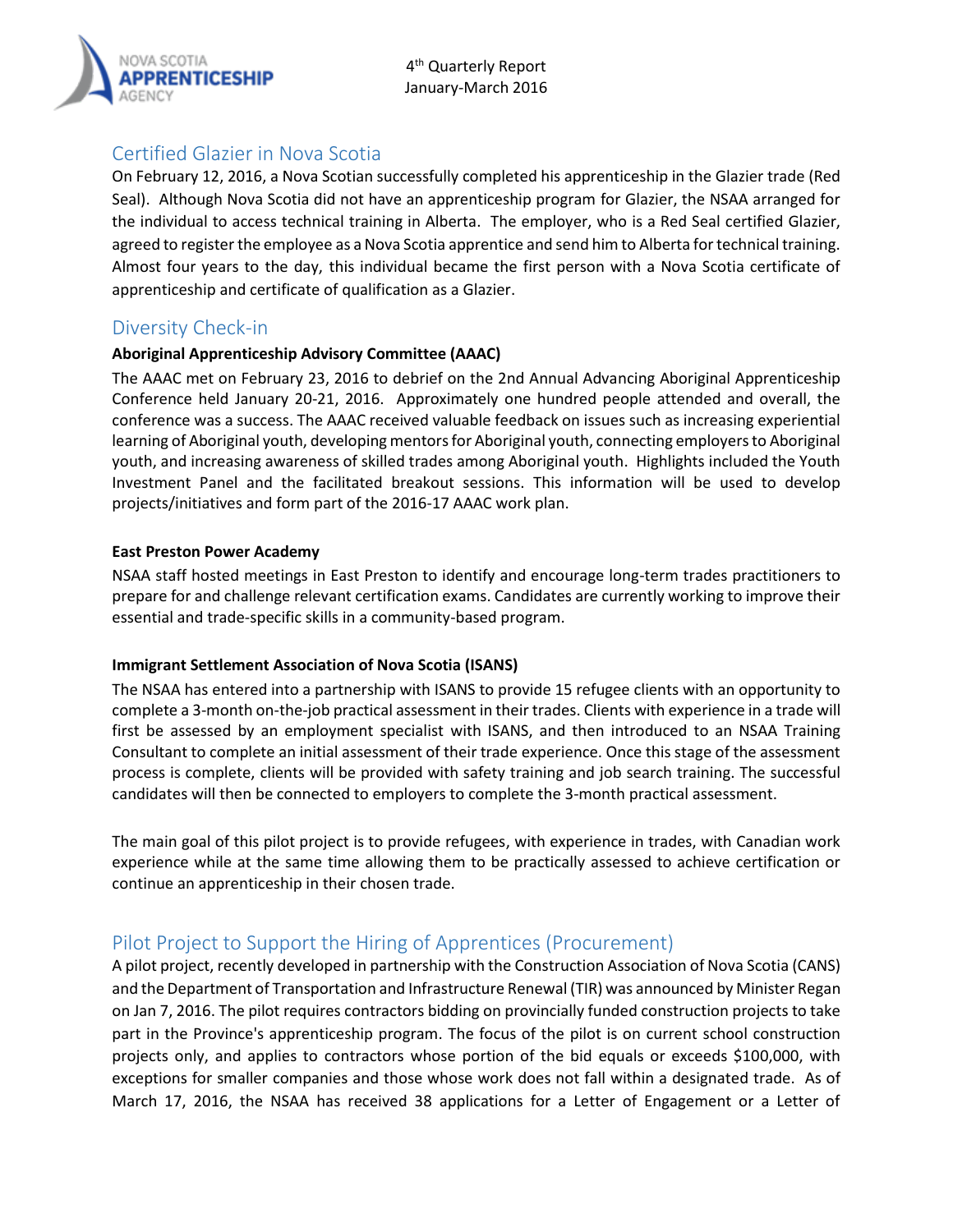

Exemption in response to our procurement initiative and all applications were processed within 24 hours. The first two tenders on the construction of the new schools closed on March 17 and March 30, so it is expected that the number of applications will increase over the coming weeks.

#### On-Line Forms

In January, the trade qualifier application form was made available online. This work will provide system administrators with the ability to update fees, exam types, exam sitting and technical training dates more efficiently. In addition, new reporting functions are being explored that will provide statistics on the number of applications received and identify trends to manage human resources more effectively.

#### Youth Initiatives

NSAA's Youth Coordinator, with assistance from NSAA's co-op student, work has focused on developing materials and information to be used in outreach. Our co-op student pursued an opportunity to profile apprenticeship in the "Career Minded" supplement printed by "The Coast" newspaper. As a result, two youth apprentices, Caleb Erskine and Anne Jamieson, were featured prominently; one on the cover of the supplement. These profiles are available on the Agency's website.

Student Programs: Applications have been received from students interested in participating in the Building Futures for Youth (BFY) program for 2016. In early February, students from the Halifax Regional School Board who had applied to BFY, Test Drive (TD), or Serve-it-Up (SIU) were all invited to participate in an interview skills workshop. This session was designed to prepare them for the interviews and improve their chances of getting into the program of their choice. Interviews were held across the province during February and March. Program accommodation will be decided in the coming weeks.

**Skills Canada:** Planning and organizing work continues for the Nova Scotia Skills Competitions & Career Showcases, with some trade specific competitions taking place in advance of major competitions. There are two new contest areas in the Nova Scotia Skills Competition, Steam/Pipe Fitting and Sprinkler Systems and competitions have taken place. Three of the participants in the competitions were registered apprentices and two of them received two gold, advancing them to the Skills Canada National Competition.

Skills Canada Techshops, Skills Energy Youth quests and Young Women's conferences will now be known as the "Skilled Futures Series" and each individual event will be named accordingly (Skilled Futures in Oceans, Skilled Futures in Energy, Skilled Futures in Trades & Tech, Skilled Futures in Technology, and Skilled Futures for Women). Skilled Futures in Trades & Tech was recently held at NSCC Pictou Campus reaching 67 students from Chignecto-Central Regional School Board (CCRSB) and Strait Regional School Board (SRSB), and NSCC Lunenburg Campus reaching 55 students from South Shore Regional School Board (SSRSB) and Tri-County Regional School Board (TCRSB). Additionally, the Skilled Futures for Women was held at NSCC Burridge Campus reaching 56 female students from TCRSB and SSRSB. Planning continues for the 4 remaining Skilled Futures events taking place this semester.

Skills Canada has also been delivering presentations to schools and, since they started in February, they have reached a total of 512 students.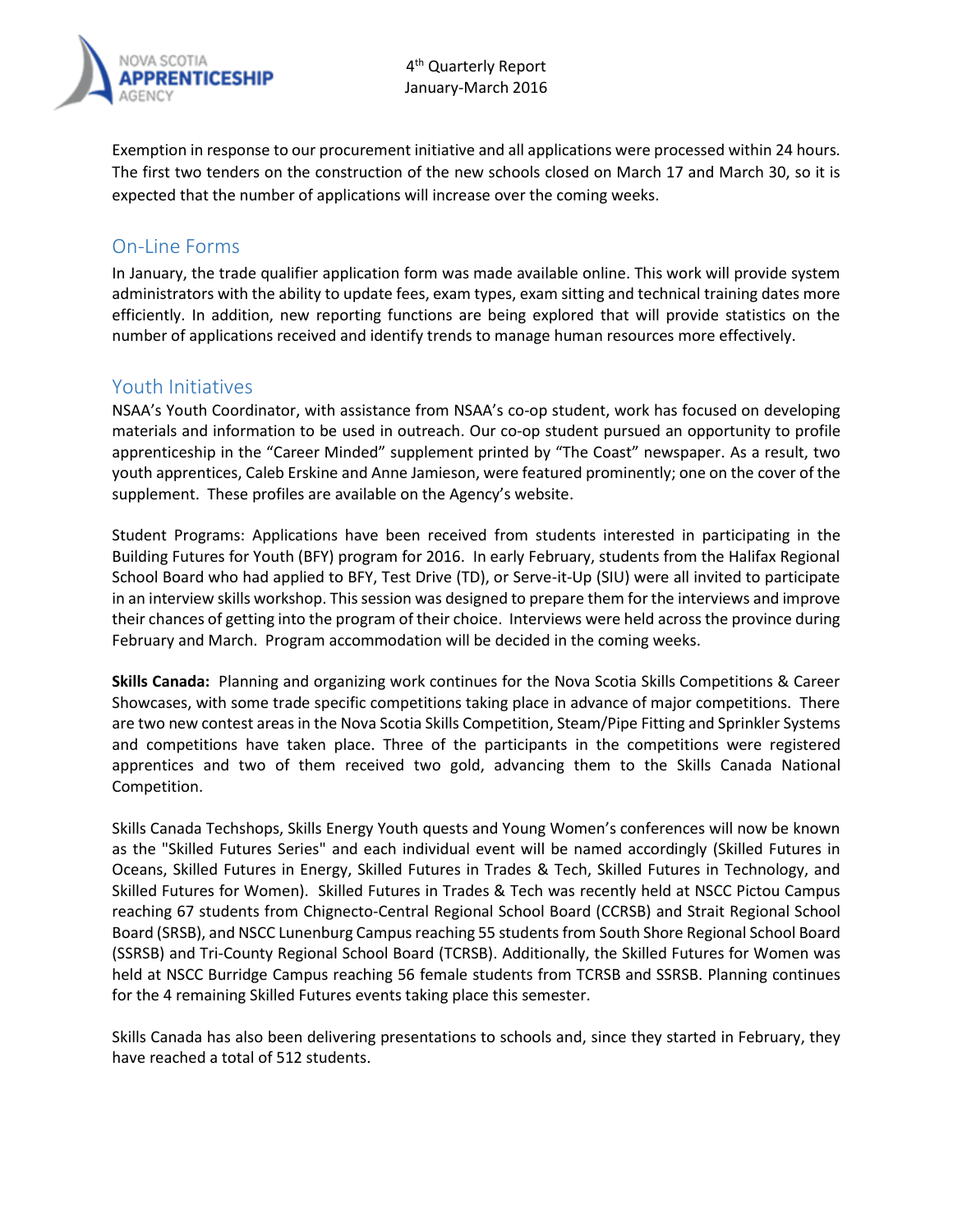

**Trades Exhibition Hall:** The Trades Exhibition Hall has been busy hosting students to explore careers in the 15 represented building trades. In February and March the Hall was visited by 6 schools (155 individual participants) including:

- Dr. John Hugh Gillis High School
- St. Mary's Bay Academy)
- Drumlin Heights
- Riverview High School
- Dartmouth High School
- Pictou Academy

**Techploration:** The Annual General Meeting (AGM) of Techsploration was held February 17 at REDspace Inc. in Bedford. The AGM resulted in reaffirmation of the President and members of the Board of Directors including the addition of two new members: Lisa Boyle and Estelle Jacquemard. The Staff of Techsploration are getting ready for the Techsplorer events, as well as planning the Techsploration Goes to School events. The school teams have been connected with their mentors and many have participated in worksite visits.

The Techsplorer events are beginning in April and student teams from across the Province will be attending one of three events in either Port Hawkesbury, Wolfville, or Truro. The Port Hawkesbury event is taking place on April 7th and 8th at the NSCC Strait Campus. The participants will take part in a full day of workshops and activities designed to provide information about a wide variety of careers in the Sciences, Trades and Technology sectors; opportunities to meet and network with various mentors working in those occupations will be available.

**Canada Apprentice Loan:** The Canada Apprentice Loan (CAL) is an initiative of the Government of Canada to help apprentices complete their apprenticeship program in a designated Red Seal trade. Since January 2015, apprentices can apply for up to \$4,000 in interest-free loans per period of technical training. The money is available to help pay for tuition, tools, equipment and living expenses, and to cover any lost wages. Apprentices do not have to make payments on their CAL and no interest will accumulate until after the apprentice completes or leaves their Apprenticeship training program. As of January 31, 2016, there are 589 Nova Scotia apprentices who received 610 disbursements from CAL for a total of \$2,324,100 representing about 10% of Nova Scotia's apprentices.

#### What's New on the Website

- Bricklayer and Cook Atlantic Logbook information sheet can be found under 'What's New': http://www.nsapprenticeship.ca/sites/default/files/docs/pubs/atl-logbook-client-letter.pdf
- Industry Harmonization Consultation Letter for Plumber and Steamfitter/Pipefitter has been added to the Atlantic Trade Advisory Committees (ATACs) webpage: http://www.nsapprenticeship.ca/agency/atacs
- Welder and Metal Fabricator Nova Scotia curriculum standards can be found under 'Training Standards': http://apprenticeship.nscc.ca/info/apprenticeship2/curriculum.htm
- Information about how to renew Blaster Certification can be found under 'What's New': http://www.nsapprenticeship.ca/trades/blaster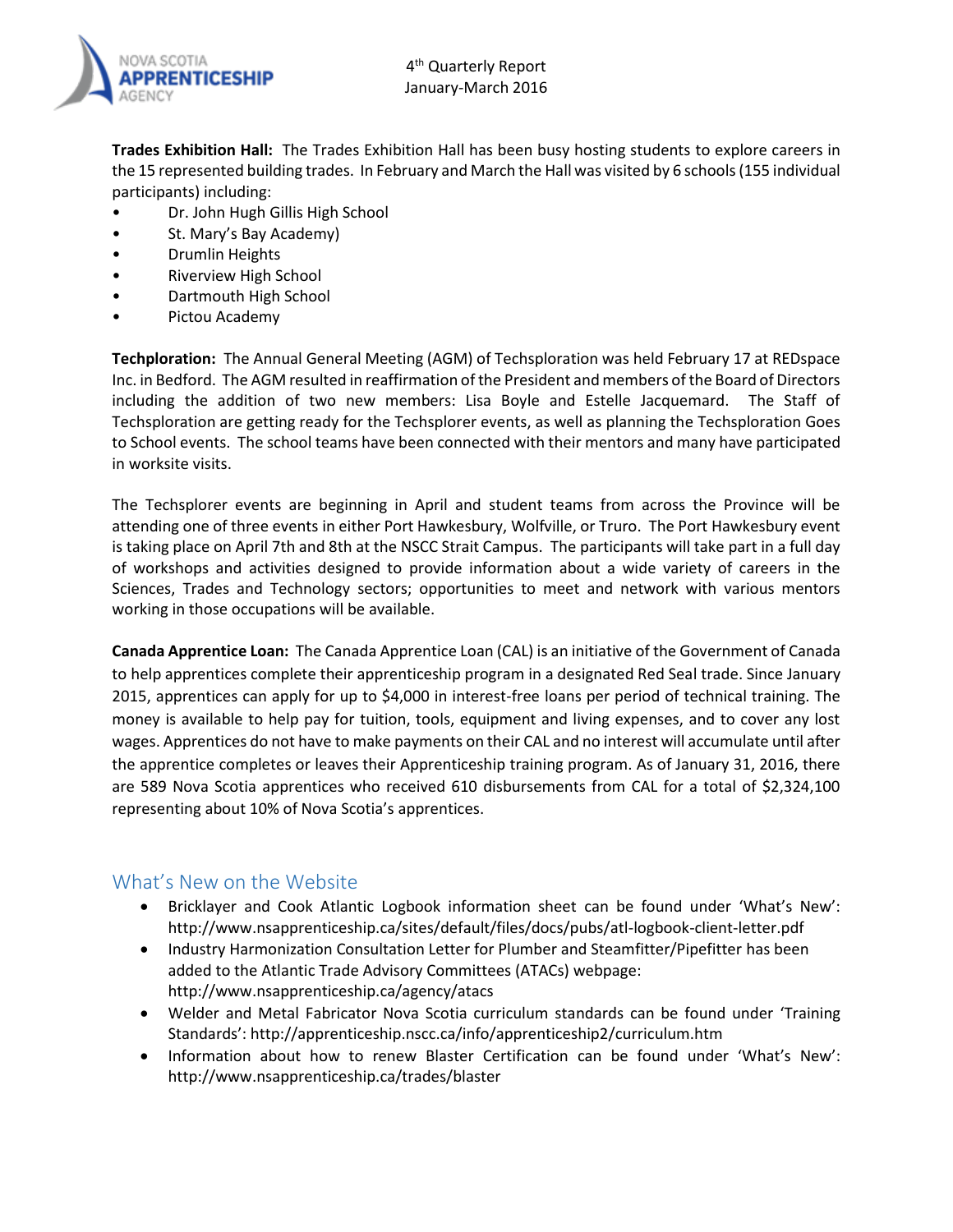

# Fast Facts for the Quarter

#### **Apprentices**

 active apprentices new apprentices registered registered as youth apprentice 1009 apprentices received technical training (in class)

#### **Trade Qualifiers**

50 applications for certification received from trade qualifiers 45 trade qualifier applications processed and approved

#### **Certificates of Qualification (C of Q's)**

92 C of Q's issued to apprentices 84 inter-provincial Red Seal endorsements issued to apprentices 471 C of Q's renewed

#### **Certification/Interprovincial Examinations administered**

284 total certification exams written – 80% pass rate Apprentices wrote 249 certification exams – 83 % pass rate Trade Qualifiers wrote 25 certification exams – 52 % pass rate 161 Interprovincial (IP) exams administered - 65 % pass rate Apprentices wrote 127 IP exams - 66 % pass rate Trade Qualifiers wrote 25 IP exams - 52% pass rate 86 level exams written - 86 % pass rate (includes out of province) 21 block exams written - 95 % pass rate (includes out of province) Apprentices wrote 84 level exams – 87% pass rate (NS apprentices) Apprentices wrote 21 block exams – 95 % pass rate (NS apprentices) 11 practical exams completed - 91 % pass rate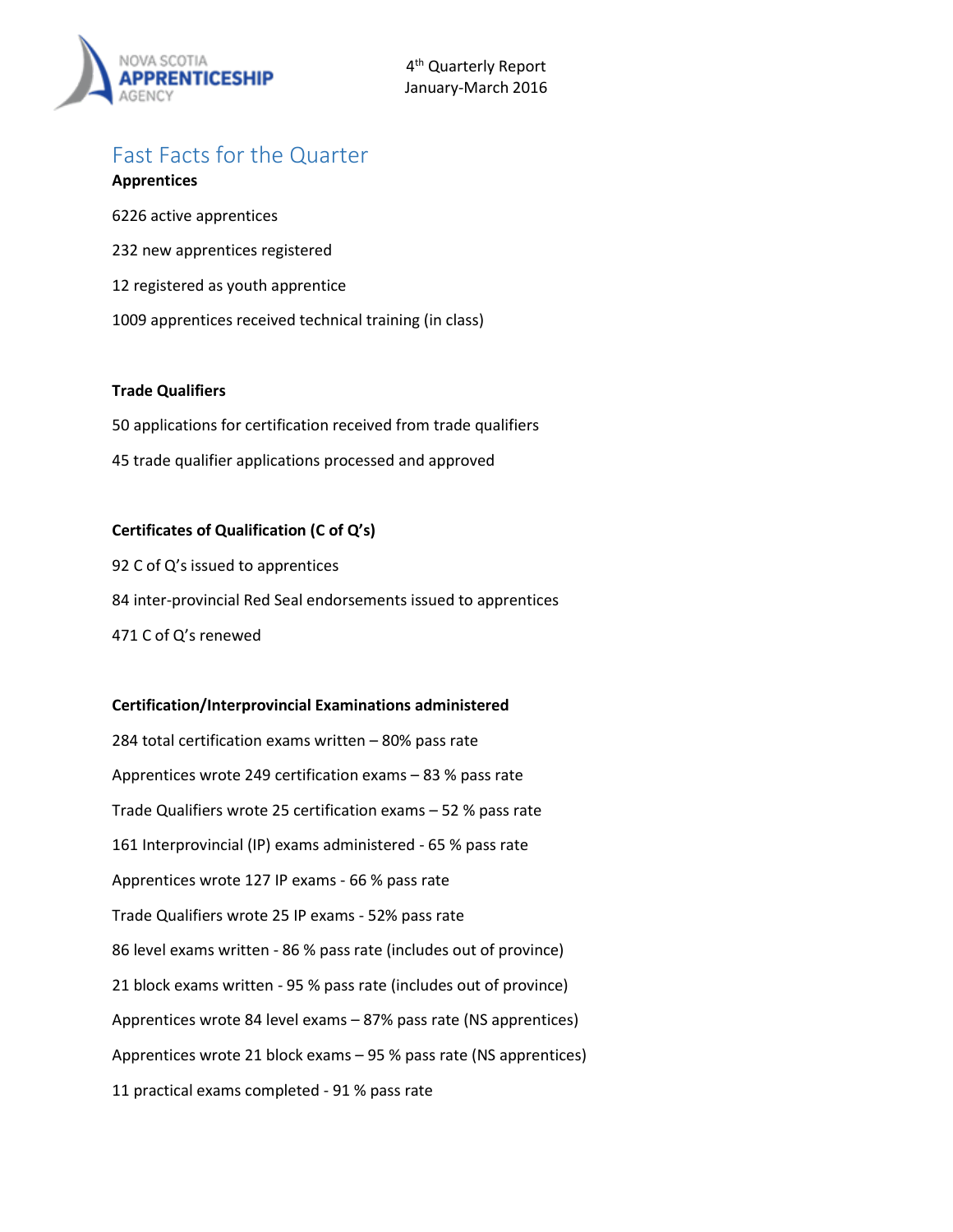

#### **In-Class Training:**

During the 4th quarter, the Agency processed a total of 351 technical training enrolment forms and offered 85 groups of technical training.

# Summary of Meetings and Events for the Quarter

| <b>Summary of Meetings and Events:</b> | <b>Activity</b>                                            |
|----------------------------------------|------------------------------------------------------------|
| January - March 2016                   |                                                            |
| January 12, 2016                       | System Performance Committee meeting                       |
| January 14, 2016                       | <b>Stakeholder Relations Committee meeting</b>             |
| January 14, 2016                       | Atlantic Workforce Partnership, Deputy                     |
|                                        | Minister's meeting                                         |
| January 18, 2016                       | Agricultural Equipment Technical (AET) Industry            |
|                                        | Meeting (Dartmouth)                                        |
| January 18-22, 2016                    | Ironworker Item Bank Workshop (Ottawa)                     |
| January 19-22, 2106                    | <b>Construction Electrician Translation Workshop</b>       |
| January 19, 2016                       | Governance Committee meeting                               |
| January 19, 2016                       | Recruitment Committee meeting                              |
| January 19, 2016                       | Cook Trade Panel (Yarmouth)                                |
| January 20, 2016                       | Automotive Service Technician TAC meeting                  |
| January 20, 2016                       | Cook Trade Panel (Kentville)                               |
| January 20-21, 2016                    | 2 <sup>nd</sup> Annual Advancing Aboriginal Apprenticeship |
|                                        | Conference (Halifax)                                       |
| January 21, 2016                       | Motor Vehicle Body Repairer TAC meeting                    |
| January 21, 2016                       | Cook Trade Panel (Truro)                                   |
| January 26, 2016                       | Cook Trade Panel (Halifax)                                 |
| January 26, 2016                       | Forestry Nova Scotia, Annual General Meeting               |
|                                        | (Halifax)                                                  |
| February 1-3, 2016                     | Construction/Industrial Electrician exam                   |
|                                        | alignment with subject matter experts                      |
| February 4, 2016                       | <b>Construction Electrician TAC meeting</b>                |
| February 5, 2016                       | <b>Standing Committee Chairs' meeting</b>                  |
| February 10, 2016                      | NSAA Board meeting (Halifax)                               |
| February 11, 2016                      | <b>CCDA Automotive Service Technician</b>                  |
|                                        | Harmonization webinar                                      |
| February 16, 2017                      | <b>CCDA Policy Meeting (Ottawa)</b>                        |
| February 17-19, 2016                   | <b>ISEC Professional Development Meeting (Ottawa)</b>      |
| February 17, 2016                      | Industrial Electrician TAC meeting                         |
| February 17, 2016                      | Techsploration, Annual General Meeting (Halifax)           |
| February 17, 2016                      | CEO visit to East Coast Metal Fabrication; Donkin          |
|                                        | Mine                                                       |
| February 18, 2016                      | CEO visit to MEBO; Membertou                               |
| February 18, 2016                      | Automotive Awards Ceremony, presentation                   |
| February 24-25, 2016                   | <b>CCDA Essential Skills meeting, Quebec</b>               |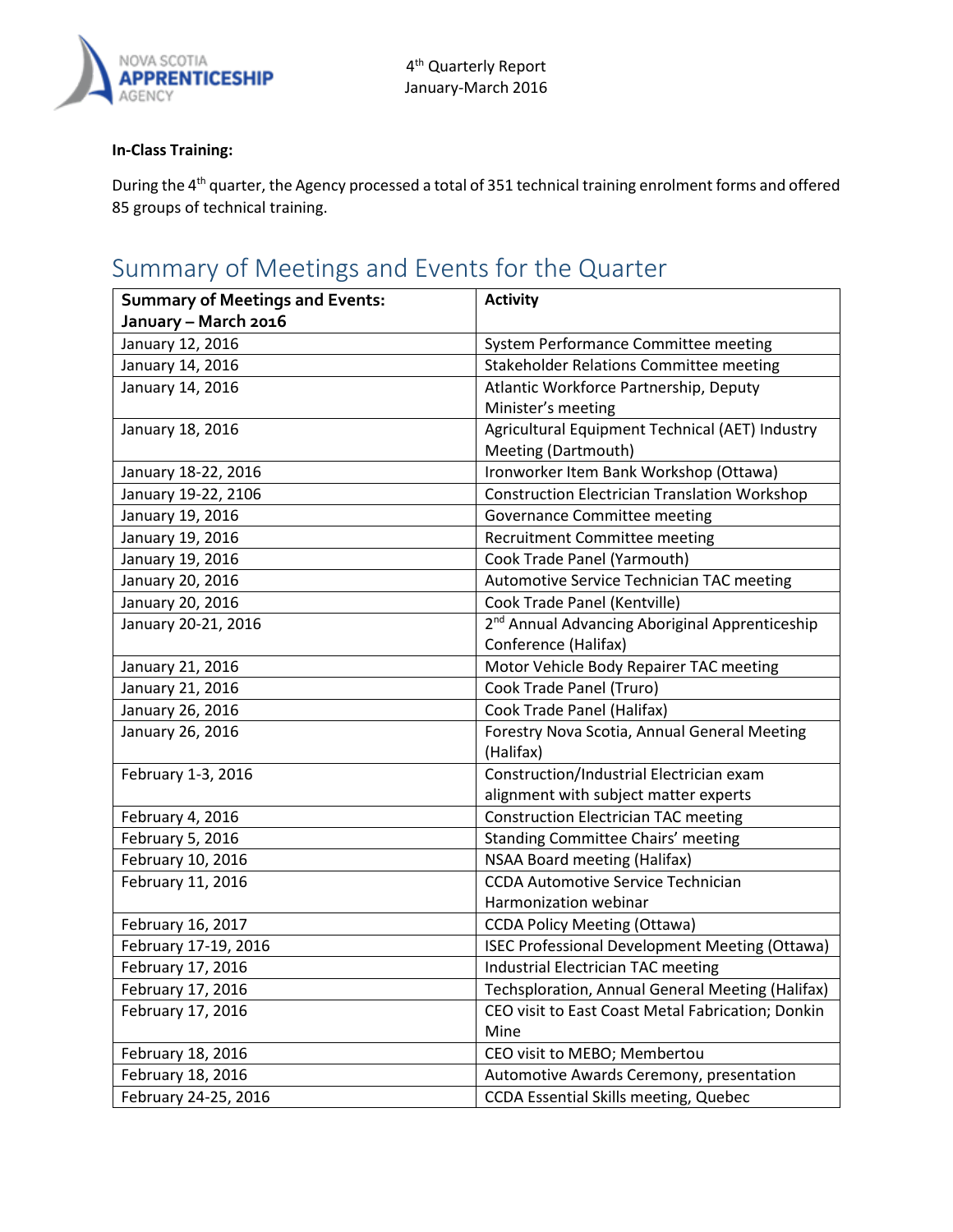

#### 4<sup>th</sup> Quarterly Report January-March 2016

| February 25-26, 2016 | Marine Industry Conference, presentation         |
|----------------------|--------------------------------------------------|
|                      |                                                  |
| March 1, 2016        | Atlantic Compulsory certification meeting        |
| March 2, 2016        | East Preston Power Academy - Trade Qualifier     |
| March 3, 2016        | Skills Canada-NS Board meeting                   |
| March 6-11, 2016     | Industrial Mechanic (Millwright) Red Seal        |
|                      | <b>Occupational Standard Workshop</b>            |
| March 7, 2016        | Truck and Transport Mechanic/Automotive          |
|                      | Service Technician joint TAC meeting             |
| March 8, 2016        | Stakeholder Relations Committee meeting          |
| March 8, 2016        | System Performance Committee meeting             |
| March 9, 2016        | Governance Committee meeting                     |
| March 9, 2016        | <b>Recruitment Committee meeting</b>             |
| March 9, 2016        | <b>National webinar Construction</b>             |
|                      | Electrician/Industrial Electrician harmonization |
| March 10, 2016       | <b>Standing Committee Chairs' meeting</b>        |
| March 15, 2016       | Blaster Renewal Course - NSCC Akerley Campus     |
| March 15, 2016       | Atlantic - compulsory certification meeting      |
| March 16, 2016       | Pictou Landing Band Council - discussion on      |
|                      | Apprenticeship 101 pilot                         |
| March 17, 2016       | Heavy Duty Equipment Technician logbook          |
|                      | development with subject matter experts          |
| March 17, 2016       | Blaster Renewal Course - NSCC Strait Area        |
|                      | Campus                                           |
| March 22, 2016       | National webinar Heavy Duty Equipment            |
|                      | Technician for harmonization                     |
| March 24, 2016       | National webinar for Construction                |
|                      | Electrician/Industrial Electrician harmonization |
| March 30, 2016       | Skills Canada-Nova Scotia Competition - NSCC     |
|                      | Kingstec Campus                                  |
| March 30-31, 2016    | Jurisdictional Apprenticeship Staff Training     |
|                      | (Ottawa)                                         |
| March 6-11, 2016     | Industrial Mechanic (Millwright) Red Seal        |
|                      | Occupational Standard and Curriculum workshop    |
|                      | (Ottawa)                                         |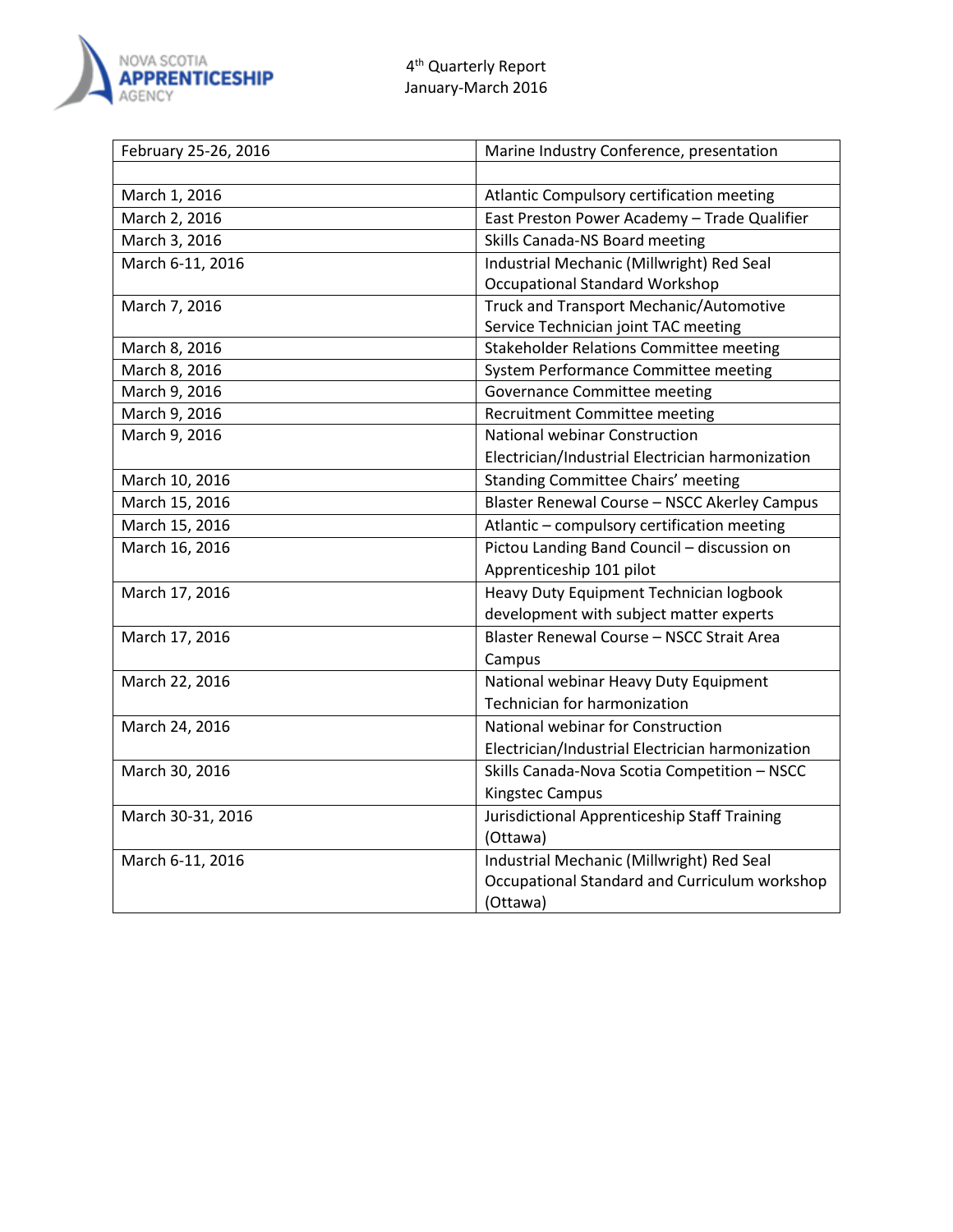

# Upcoming Meetings and Events

# **Upcoming Meetings and Events**

### **Meetings and Events: April 2016 – May 2016**

| <b>Date</b>       | <b>Activity</b>                                                             |
|-------------------|-----------------------------------------------------------------------------|
| April 5, 2016     | CCDA Harmonization Stakeholder webinar - 2 <sup>nd</sup> Heavy Duty         |
|                   | Equipment Technician/Truck and Transport Mechanic/Agricultural              |
|                   | <b>Equipment Technician</b>                                                 |
| April 5, 2016     | <b>Construction Electrician TAC meeting</b>                                 |
| April 6, 2016     | <b>ISEC national conference call</b>                                        |
| April 7, 2016     | CCDA Harmonization Stakeholder webinar $-2^{nd}$ Construction               |
|                   | Electrician/Industrial Electrician                                          |
| April 7-8, 2016   | Techsplorer Event, NSCC Strait Area Campus                                  |
| April 8, 2016     | Skills Canada-Nova Scotia Competition - NSCC Akerley Campus                 |
| April 8, 2016     | Skills Canada-Nova Scotia Competition - NSCC Waterfront Campus              |
| April 11, 2016    | CCDA Harmonization Stakeholder webinar - 2 <sup>nd</sup> Automotive Service |
|                   | Technician                                                                  |
| April 12, 2016    | <b>CCDA Harmonization Task Force meeting</b>                                |
| April 13, 2016    | <b>NSAA Board meeting</b>                                                   |
| April 13, 2016    | CCDA Harmonization Stakeholder webinar - 3rd Heavy Duty                     |
|                   | Equipment Technician/Truck and Transport Mechanic/Agricultural              |
|                   | <b>Equipment Technician</b>                                                 |
| April 14, 2016    | Skills Canada-Nova Scotia Competition - NSCC Strait Area Campus             |
| April 18-19, 2016 | <b>ICEMS</b> national webinar                                               |
| April 18-22, 2016 | Bricklayer national item bank workshop (Ottawa)                             |
| April 19, 2016    | CCDA Harmonization PDO/Stakeholder webinar - Steamfitter                    |
| April 19, 2016    | <b>MVBR TAC meeting</b>                                                     |
| April 19, 2016    | Plumber RSOS validation (NS)                                                |
| April 21, 2016    | CCDA Harmonization Stakeholder webinar - 1 <sup>st</sup> Steamfitter        |
| April 25, 2016    | <b>ICEMS</b> national conference call                                       |
| April 25-28, 2016 | Carpenter ATAC - Curriculum and Exam Bank (Levels 1 & 2)                    |
|                   | workshop                                                                    |
| April 26, 2016    | Construction Electrician Red Seal exam peer review (NS)                     |
| April 26, 2016    | <b>CCDA Harmonization PDO webinar</b>                                       |
| April 27, 2016    | <b>CCDA Harmonization Task Force meeting</b>                                |
| April 28, 2016    | CCDA Harmonization Stakeholder webinar $-1^{st}$ Plumber                    |
|                   |                                                                             |
| May 2-6, 2016     | Oil Heat System Technician item bank workshop (Ottawa)                      |
| May 3, 2016       | System Performance Committee meeting                                        |
| May 3, 2016       | CCDA Harmonization Stakeholder webinar $-2^{nd}$ Steamfitter                |
| May 4, 2016       | <b>CCDA Harmonization Task Force meeting</b>                                |